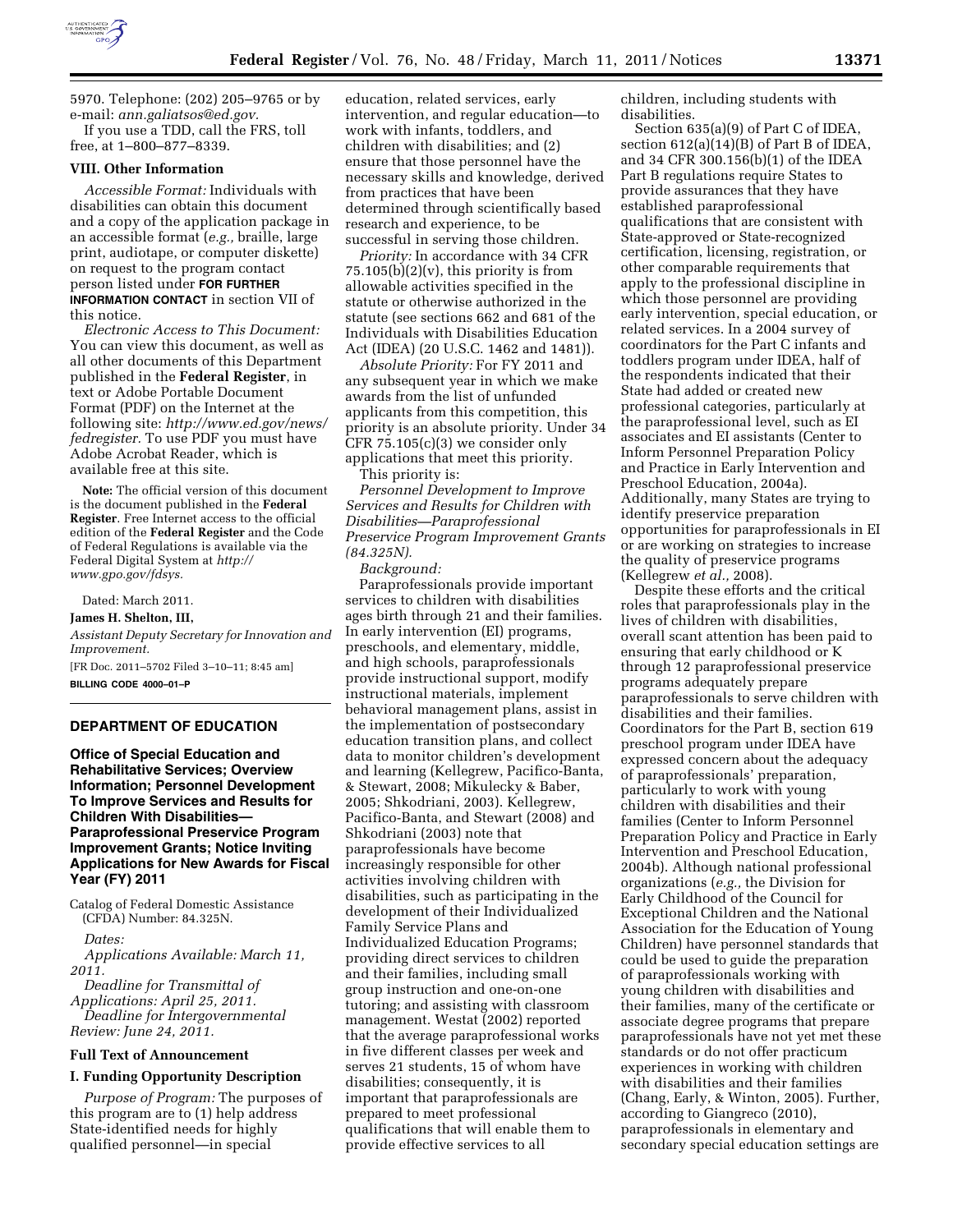inadequately prepared to work with students with disabilities. Thus, improving paraprofessional preservice programs will help to ensure that paraprofessionals are adequately prepared to meet the requirements under IDEA and in turn, better prepared to meet the needs of children with disabilities.

The Office of Special Education Programs (OSEP) is establishing this priority to support projects that will improve preservice programs for paraprofessionals who serve children ages birth through five and in grades K through 12 by enhancing or redesigning curricula to adequately prepare these paraprofessionals to address the needs of children with disabilities.

*Priority:* The purpose of this priority is to provide Federal support to improve the quality of existing paraprofessional certificate or associate degree programs. An institution receiving support under this priority must enhance or redesign its program curricula so that paraprofessionals are well-prepared to work with children with disabilities and their families. There are two focus areas under this priority. Under focus area A, the Secretary intends to support improvement grants for EI, early childhood special education (ECSE), and early childhood education (ECE) paraprofessional preservice programs. Under focus area B, the Secretary intends to support improvement grants for K through 12 paraprofessional preservice programs.

**Note:** Applicants must identify the specific focus area, A or B, under which they are applying as part of the competition title on the application cover sheet (SF form 424, line 4). Applicants may not submit the same proposal under more than one focus area.

# *Focus Area A: EI, ECSE, and ECE Paraprofessional Preservice Programs.*

The programs under focus area A include certificate or associate degree programs at institutions of higher education (IHEs), including but not limited to community colleges, that currently prepare EI, ECSE, or ECE paraprofessionals to serve children ages birth through five. The programs under this focus area must enhance or redesign their curricula by: (1) Incorporating evidence-based and competency-based practices and content in special education into each course; and (2) providing at least one practicum experience in a program that serves children with disabilities ages birth through five and their families. Paraprofessional students must obtain the knowledge and skills necessary to collaborate and work effectively with licensed or certified practitioners to

provide appropriate services to children with disabilities ages birth through five and their families. In addition, the programs funded under this focus area must ensure that program graduates meet the qualifications for paraprofessionals that are consistent with the State standards in accordance with section 635(a)(9) of Part C of IDEA and 34 CFR 303.360(b) of the IDEA Part C regulations or section 612(a)(14)(B) of Part B of IDEA and 34 CFR 300.156(b) of the IDEA Part B regulations, as appropriate, or in States that do not have State standards, meet appropriate national professional organization standards for paraprofessionals.

*Focus Area B: K through 12 Paraprofessional Preservice Programs.* 

The programs under focus area B include certificate or associate degree programs at IHEs, including but not limited to community colleges, that currently prepare paraprofessionals to serve students in grades K through 12. The programs under this focus area must enhance or redesign the curricula by: (1) Incorporating evidence-based and competency-based practices and content in special education into each course; and (2) providing at least one practicum experience in a setting that serves children with disabilities in grades K through 12 and their families. Paraprofessional students must obtain the knowledge and skills necessary to collaborate and work effectively with licensed or certified K through 12 practitioners to provide appropriate services to children with disabilities in grades K through 12 and their families. In addition, the programs funded under this focus area must ensure that program graduates meet the qualifications for paraprofessionals that are consistent with the State standards in accordance with section 612(a)(14)(B) of Part B of IDEA and 34 CFR 300.156(b) of the IDEA Part B regulations or in States that do not have State standards, meet the paraprofessional standards in accordance with section 1119 of the Elementary and Secondary Education Act of 1965, as amended.

To be considered for funding under the Paraprofessional Preservice Program Improvement Grants absolute priority, focus area A or B, applicants must meet the application requirements contained in this priority. All projects funded under this absolute priority also must meet the programmatic and administrative requirements specified in the priority.

**Note:** The two focus areas under this priority only support the improvement of existing EI, ECSE, and ECE or K through 12 paraprofessional preservice programs. This priority does not support the development of new paraprofessional preservice programs, nor does it provide for financial support of paraprofessional students during any year of the project. Projects preparing paraprofessionals in related services are not eligible under these focus areas.

*Application Requirements for Focus Areas A and B.* An applicant must include in its application—

(a) A plan to implement the activities described in the *Project Activities*  section of this priority. In this plan applicants must describe first-year activities, evidence-based and competency-based practices (including relevant research citations of these practices) that will be included in the enhanced or redesigned program, a fouryear timeline, and an implementation plan. In addition, the plan must indicate the projected number of graduates per academic year;

(b) A budget that includes attendance at a three-day Project Directors' Conference in Washington, DC, during each year of the project period; and

(c) An appendix that includes all course syllabi for the existing paraprofessional preservice program.

*Project Activities for Focus Areas A and B.* To meet the requirements of this priority, the project, at a minimum, must conduct the following activities:

(a) Based on the plan described under paragraph (a) of the *Application Requirements,* enhance or redesign the paraprofessional preservice program's curricula by incorporating evidencebased and competency-based practices and content in special education into each course and by providing at least one practicum experience in a setting that serves children with disabilities and their families. The project must implement the enhanced or redesigned paraprofessional preservice program in the first year of the project; describe the proposed project activities associated with implementation of the curricula; and attain the approval of the OSEP Project Officer prior to the implementation of the program. The improved paraprofessional preservice program must—

(1) Be aligned to State standards for paraprofessionals, or in States that do not have State standards, meet appropriate national professional organization standards for paraprofessionals, or if appropriate, paraprofessional standards in accordance with section 1119 of the Elementary and Secondary Education Act of 1965, as amended; and

(2) Be designed to ensure that paraprofessional students develop knowledge and skills in the following areas: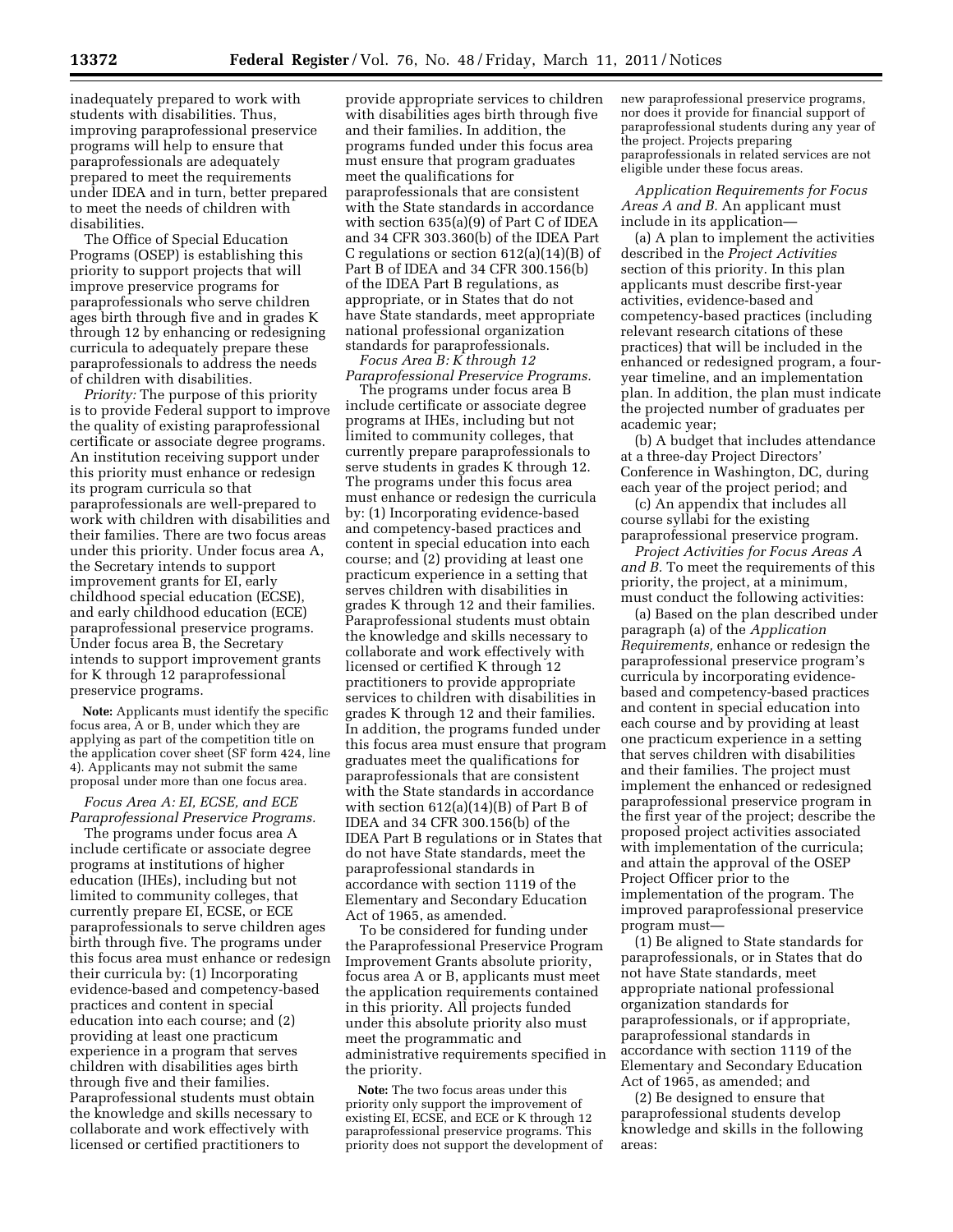(i) Collaborating and working effectively with licensed and certified professional practitioners, as appropriate.

(ii) Implementing social-emotional and behavioral interventions and classroom management practices.

(iii) Implementing instructional strategies to support early development and learning or academic achievement.

(iv) Using technology to enhance children's development and access to natural learning opportunities or improve student achievement and participation in the general education curriculum.

(v) Observing and collecting data for progress monitoring.

(vi) Communicating effectively with children and families.

(vii) Assisting in the implementation of transition plans and services across settings from EI to preschool, preschool to elementary school, elementary school to secondary school, and secondary school to postsecondary education or the workforce, as appropriate.

(viii) Working with children and families from diverse cultural and linguistic backgrounds, including English learners with disabilities and high-need children with disabilities<sup>1</sup> and their families.

(3) Be designed to include field-based preservice preparation opportunities in high-need LEAs,<sup>2</sup> high-poverty schools,<sup>3</sup> or low-performing schools, including

<sup>2</sup> For purposes of this priority, the term "highneed LEA'' means an LEA (a) that serves not fewer than 10,000 children from families with incomes below the poverty line; or (b) for which not less than 20 percent of the children served by the LEA are from families with incomes below the poverty line.

<sup>3</sup> For the purpose of this priority, the term "highpoverty school'' means a school in which at least 50 percent of students are eligible for free or reduced-price lunches under the Richard B. Russell National School Lunch Act or in which at least 50 percent of students are from low-income families as determined using one of the criteria specified under section 1113(a)(5) of the Elementary and Secondary Education Act of 1965, as amended. For middle and high schools, eligibility may be calculated on the basis of comparable data from feeder schools. Eligibility as a high-poverty school under this definition is determined on the basis of the most currently available data.

the persistently lowest-achieving schools.4

(b) Develop and implement a plan to ensure that program faculty have the necessary supports, knowledge, and skills to implement the new content and to prepare paraprofessional students to work with children with disabilities and their families.

(c) Develop and implement a management plan for instituting the improved paraprofessional preservice program that was developed in the first year.

(d) Demonstrate how the improved program will work with other projects funded by OSEP and the U.S. Department of Education to incorporate existing paraprofessional preparation resources on evidence-based practices into the enhanced or redesigned curricula (*e.g.,* the IRIS Center for Faculty Enhancements: *[http://](http://iris.peabody.vanderbilt.edu) [iris.peabody.vanderbilt.edu](http://iris.peabody.vanderbilt.edu)* and CONNECT: The Center to Mobilize Early Childhood Knowledge: *[http://](http://community.fpg.unc.edu/connect) [community.fpg.unc.edu/connect](http://community.fpg.unc.edu/connect)*).

(e) Submit the revised curriculum and syllabi for courses that are included in the improved program to the OSEP Project Officer for approval at the end of the first year of the project period.

(f) Develop and implement a clear, effective plan for evaluating project outcomes. This plan must include a description of how the project will—

(1) Measure the extent to which faculty in the program have the knowledge and skills necessary to implement the revised curriculum;

(2) Measure the extent to which graduates of the program have the knowledge and skills necessary to provide evidence-based practices and services that result in improved outcomes for children with disabilities and their families; and

(3) Use the findings of the evaluation to inform ongoing program improvements. Applicants must also clearly describe under the Quality of Project Evaluation selection criterion how the findings will be reported to OSEP in annual and final performance reports.

(g) Develop a plan to maintain the improved program once Federal funding ends.

(h) If the project maintains a Web site, include relevant information about the improved program and documents in a form that meets government or industryrecognized standards for accessibility.

(i) Maintain ongoing communication with the OSEP Project Officer through monthly phone conversations or e-mail communication and participate in monthly grantee community of practice teleconferences, as directed by OSEP. *References:* 

- Center to Inform Personnel Preparation Policy and Practice in Early Intervention and Preschool Education. (2004a). *Study I data report: The national landscape of early intervention in personnel preparation standards under Part C of the Individuals with Disabilities Education Act.*  Farmington, CT: University of Connecticut Health Center. Available at: *[http://](http://www.uconnucedd.org/per_prep_center/publications.html) [www.uconnucedd.org/per](http://www.uconnucedd.org/per_prep_center/publications.html)*\_*prep*\_*center/ [publications.html](http://www.uconnucedd.org/per_prep_center/publications.html)*
- Center to Inform Personnel Preparation Policy and Practice in Early Intervention and Preschool Education. (2004b). *Study I data report: The national landscape of early childhood special education in personnel preparation standards under 619 of the Individuals with Disabilities Education Act.* Farmington, CT: University of Connecticut Health Center. Available at: *[http://www.uconnucedd.org/](http://www.uconnucedd.org/per_prep_center/publications.html)  per*\_*prep*\_*[center/publications.html](http://www.uconnucedd.org/per_prep_center/publications.html)*
- Chang, F., Early., D., & Winton, P. (2005). Early childhood teacher preparation in special education at 2- and 4-year institutions of higher education. *Journal of Early Intervention, 27*(2), 110–124.
- Giangreco, M.F. (2010). One-to-one paraprofessionals for students with disabilities in inclusive classrooms: Is conventional wisdom wrong? *Intellectual & Developmental Disabilities,* 48(1), 1–13. DOI: 10.1352/1934–9556–48.1.1 Full text pdf available. Posted with permission of the American Association on Intellectual and Developmental Disabilities *[http://](http://www.aaidd.org)  [www.aaidd.org](http://www.aaidd.org)*
- Kellegrew, D.H., Pacifico-Banta, J., & Stewart, K. (2008). *Training early intervention assistants in California's community colleges.* (Issues & Answers Report, REL 2008–No. 060). Washington, DC: US Department of Education, Institute of Educational Sciences, National Center for Education Evaluation and Regional Assistance, Regional Educational Laboratory West. Available at: *[http://](http://ies.ed.gov/ncee/edlabs/projects/project.asp?ProjectID=165)*

<sup>1</sup>For the purpose of this priority, ''high-need children with disabilities'' refers to children (ages birth through twenty-one, depending on the State) who are eligible for services under IDEA, and who may be further disadvantaged and at risk of educational failure because they are living in poverty, are English learners, are far below grade level or who are not on track to becoming collegeor career-ready by graduation, who have left school or college before receiving, respectively, a regular high school diploma or a college degree or certificate, who are at risk of not graduating with a diploma on time, who are homeless, who are in foster care, who are pregnant or parenting teenagers, who have been incarcerated, who are new immigrants, or who are migrant.

<sup>4</sup>For purposes of this priority, the term ''persistently lowest-achieving school'' means, as determined by the State: (i) Any Title I school in improvement, corrective action, or restructuring that (a) is among the lowest-achieving five percent of Title I schools in improvement, corrective action, or restructuring or the lowest-achieving five Title I schools in improvement, corrective action, or restructuring in the State, whichever number of schools is greater; or (b) is a high school that has had a graduation rate as defined in 34 CFR 200.19(b) that is less than 60 percent over a number of years; and (ii) any secondary school that is eligible for, but does not receive, Title I funds that: (a) Is among the lowest-achieving five percent of secondary schools or the lowest-achieving five secondary schools in the State that are eligible for, but do not receive, Title I funds, whichever number of schools is greater; or (b) is a high school that has had a graduation rate as defined in 34 CFR 200.19(b) that is less than 60 percent over a number of years. To identify the persistently lowestachieving schools, a State must take into account both: (i) The academic achievement of the ''all students'' group in a school in terms of proficiency on the State's assessments under section 1111(b)(3) of the ESEA in reading/language arts and mathematics combined; and (ii) the school's lack of progress on those assessments over a number of years in the "all students" group.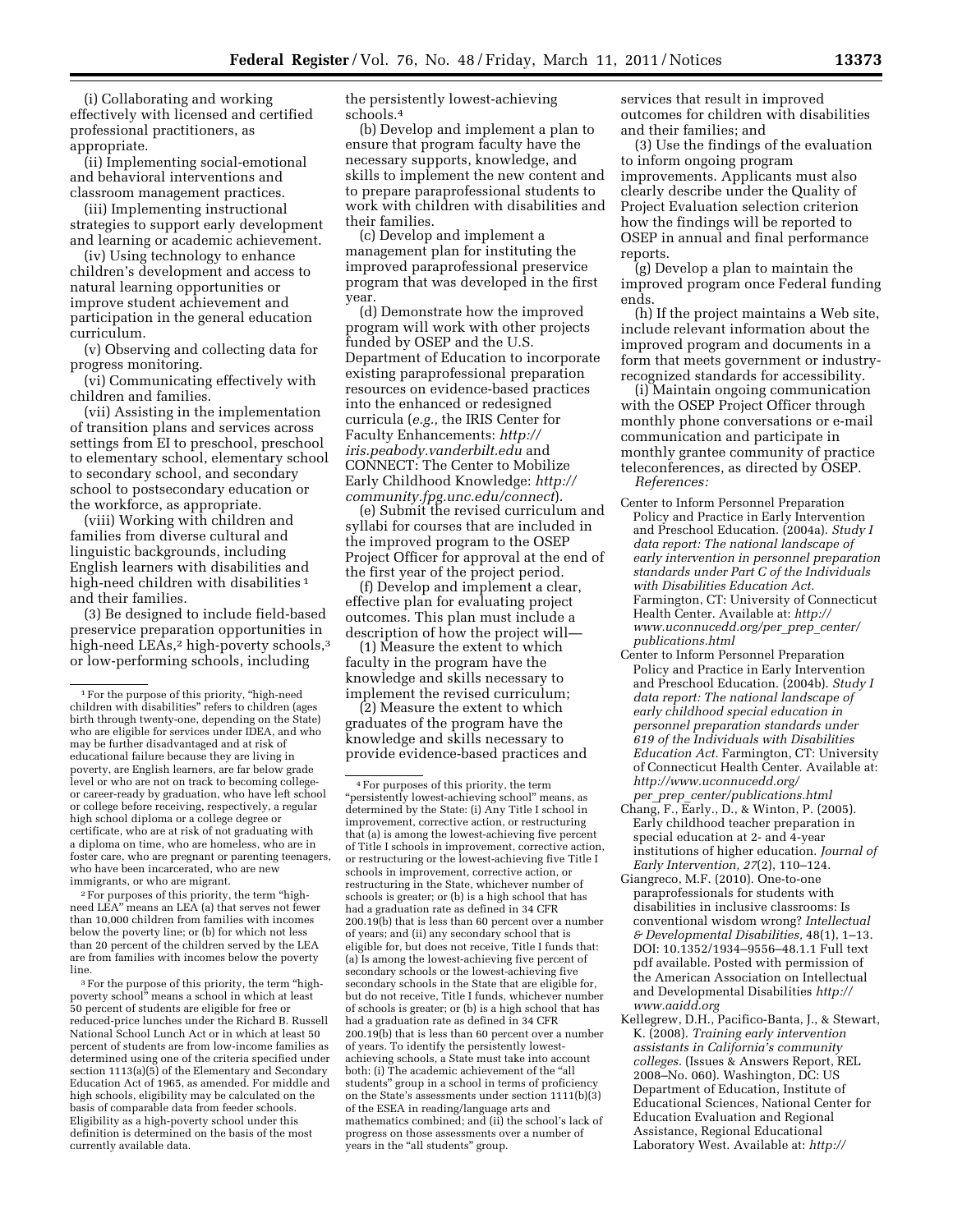*[ies.ed.gov/ncee/edlabs/projects/](http://ies.ed.gov/ncee/edlabs/projects/project.asp?ProjectID=165)  project.asp?ProjectID=165* 

Mikulecky, M.T. & Baber, A. (2005). ECS policy brief: from highly qualified to highly competent paraprofessionals: How NCLB requirements can catalyze effective program and policy development guidelines from the ECS paraprofessional expert*.* Retrieved January 22, 2008, from *[http://www.ecs.org/html/](http://www.ecs.org/html/IssueSection.asp?issueid=195&subissueid=112&ssID=0&s=Selected+Research+%26+Readings)  [IssueSection.asp?issueid=195&subissueid=](http://www.ecs.org/html/IssueSection.asp?issueid=195&subissueid=112&ssID=0&s=Selected+Research+%26+Readings) [112&ssID=0&s=Selected+Research+](http://www.ecs.org/html/IssueSection.asp?issueid=195&subissueid=112&ssID=0&s=Selected+Research+%26+Readings) [%26+Readings](http://www.ecs.org/html/IssueSection.asp?issueid=195&subissueid=112&ssID=0&s=Selected+Research+%26+Readings)* 

Shkodriani, G. (2003). *Training for paraprofessionals: The community college role.* Retrieved January 22, 2008, from *[http://hems.aed.org/docs/](http://hems.aed.org/docs/Paraprofessionals.pdf)  [Paraprofessionals.pdf](http://hems.aed.org/docs/Paraprofessionals.pdf)* 

Westat. (2002) *Study of personnel needs in special education.* Retrieved January 23, 2008 from *[http://ferdig.coe.ufl.edu/spense/](http://ferdig.coe.ufl.edu/spense/KeyFindings.doc) [KeyFindings.doc](http://ferdig.coe.ufl.edu/spense/KeyFindings.doc)* 

*Waiver of Proposed Rulemaking:*  Under the Administrative Procedure Act (APA) (5 U.S.C. 553), the Department generally offers interested parties the opportunity to comment on proposed priorities and requirements. Section 681(d) of IDEA, however, makes the public comment requirements of the APA inapplicable to the priority in this notice.

*Program Authority:* 20 U.S.C. 1462 and 1481.

*Applicable Regulations:* The Education Department General Administrative Regulations (EDGAR) in 34 CFR parts 74, 75, 77, 79, 80, 81, 82, 84, 85, 86, 97, 98, and 99.

**Note:** The regulations in 34 CFR part 79 apply to all applicants except federally recognized Indian tribes.

**Note:** The regulations in 34 CFR part 86 apply to IHEs only.

# **II. Award Information**

*Type of Award:* Cooperative Agreement.

*Estimated Available Funds:* The Administration has requested \$90,653,000 for the Personnel Development to Improve Services and Results for Children with Disabilities program for FY 2011, of which we intend to use an estimated \$1,500,000 for the competition announced in this notice. The actual level of funding, if any, depends on final congressional action. However, we are inviting applications to allow enough time to complete the grant process if Congress appropriates funds for this program.

Contingent upon the availability of funds and the quality of applications, we may make additional awards in FY 2012 from the list of unfunded applicants from this competition.

*Estimated Range of Awards:*  \$145,000–150,000.

*Estimated Average Size of Awards:*  \$150,000.

*Maximum Award:* We will reject any application that proposes a budget exceeding \$150,000 for a single budget period of 12 months. The Assistant Secretary for Special Education and Rehabilitative Services may change the maximum amount through a notice published in the **Federal Register**.

*Estimated Number of Awards:* 10.

**Note:** The Department is not bound by any estimates in this notice.

*Project Period:* Up to 48 months.

# **III. Eligibility Information**

1. *Eligible Applicants:* IHEs (as defined in section 101 of the Higher Education Act of 1965).

2. *Cost Sharing or Matching:* This competition does not require cost sharing or matching.

3. *Other: General Requirements*—(a) The projects funded under this competition must make positive efforts to employ and advance in employment qualified individuals with disabilities (see section 606 of IDEA).

(b) Applicants and grant recipients funded under this competition must involve individuals with disabilities or parents of individuals with disabilities ages birth through 26 in planning, implementing, and evaluating the projects (see section 682(a)(1)(A) of IDEA).

# **IV. Application and Submission Information**

1. *Address to Request Application Package:* You can obtain an application package via the Internet, from the Education Publications Center (ED Pubs), or from the program office.

To obtain a copy via the Internet, use the following address: *[http://](http://www.ed.gov/fund/grant/apply/grantapps/index.html) [www.ed.gov/fund/grant/apply/](http://www.ed.gov/fund/grant/apply/grantapps/index.html) [grantapps/index.html.](http://www.ed.gov/fund/grant/apply/grantapps/index.html)* 

To obtain a copy from ED Pubs, write, fax, or call the following: ED Pubs, U.S. Department of Education, P.O. Box 22207, Alexandria, VA 22304. Telephone, toll free: 1–877–433–7827. FAX: (703) 605–6794. If you use a telecommunications device for the deaf (TDD), call, toll free: 1–877–576–7734.

You can contact ED Pubs at its Web site, also: *<http://www.EDPubs.gov>* or at its e-mail address: *[edpubs@inet.ed.gov.](mailto:edpubs@inet.ed.gov)* 

If you request an application package from ED Pubs, be sure to identify this competition as follows: CFDA number 84.325N.

To obtain a copy from the program office, contact the person listed under *For Further Information Contact* in section VII of this notice.

Individuals with disabilities can obtain a copy of the application package in an accessible format (*e.g.,* braille, large print, audiotape, or computer diskette) by contacting the person or team listed under *Accessible Format* in section VIII of this notice.

2. *Content and Form of Application Submission:* Requirements concerning the content of an application, together with the forms you must submit, are in the application package for this competition.

Page Limit: The application narrative (Part III of the application) is where you, the applicant, address the selection criteria that reviewers use to evaluate your application. You must limit the application narrative to the equivalent of no more than 50 pages, using the following standards:

• A "page" is 8.5" x 11", on one side only, with 1″ margins at the top, bottom, and both sides.

• Double space (no more than three lines per vertical inch) all text in the application narrative, including titles, headings, footnotes, quotations, references, and captions.

• Use a font that is either 12 point or larger or no smaller than 10 pitch (characters per inch).

• Use one of the following fonts: Times New Roman, Courier, Courier New, or Arial. An application submitted in any other font (including Times Roman or Arial Narrow) will not be accepted.

The page limit does not apply to Part I, the cover sheet; Part II, the budget section, including the narrative budget justification; Part IV, the assurances and certifications; or the one-page abstract, the resumes, the bibliography, the references, or the letters of support. However, the page limit does apply to all of the application narrative section (Part III).

We will reject your application if you exceed the page limit or if you apply other standards and exceed the equivalent of the page limit.

3. *Submission Dates and Times: Applications Available:* March 11, 2011.

*Deadline for Transmittal of Applications:* April 25, 2011.

Applications for grants under this competition may be submitted electronically using the Grants.gov Apply site (Grants.gov), or in paper format by mail or hand delivery. For information (including dates and times) about how to submit your application electronically, or in paper format by mail or hand delivery, please refer to section IV. 7. *Other Submission Requirements* of this notice.

We do not consider an application that does not comply with the deadline requirements.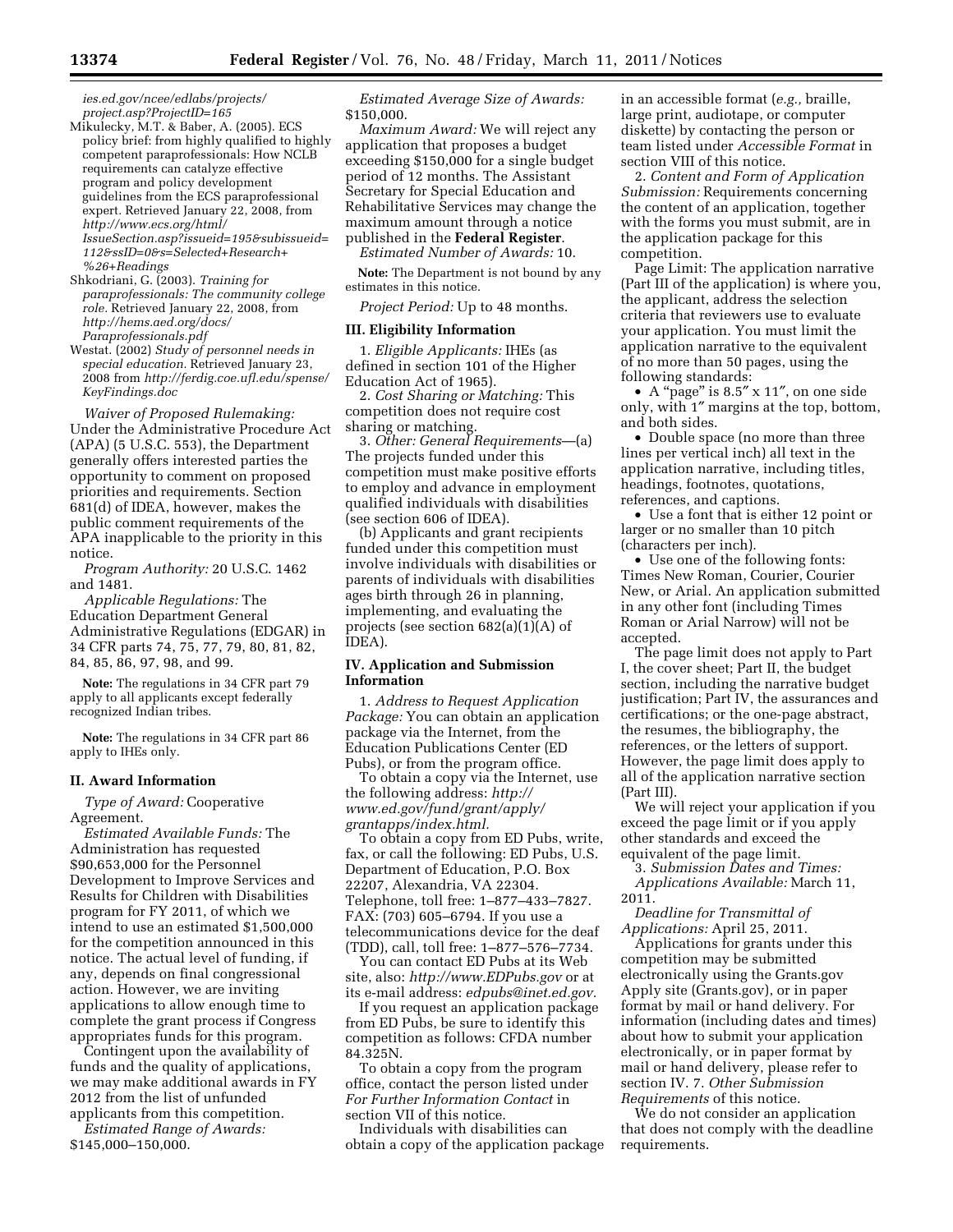Individuals with disabilities who need an accommodation or auxiliary aid in connection with the application process should contact the person listed under *For Further Information Contact*  in section VII of this notice. If the Department provides an accommodation or auxiliary aid to an individual with a disability in connection with the application process, the individual's application remains subject to all other requirements and limitations in this notice.

Deadline for Intergovernmental Review: June 24, 2011.

4. *Intergovernmental Review:* This competition is subject to Executive Order 12372 and the regulations in 34 CFR part 79. Information about Intergovernmental Review of Federal Programs under Executive Order 12372 is in the application package for this competition.

5. *Funding Restrictions:* We reference regulations outlining funding restrictions in the *Applicable Regulations* section of this notice.

6. *Data Universal Numbering System Number, Taxpayer Identification Number, and Central Contractor Registry:* To do business with the Department of Education, you must—

a. Have a Data Universal Numbering System (DUNS) number and a Taxpayer Identification Number (TIN);

b. Register both your DUNS number and TIN with the Central Contractor Registry (CCR), the Government's primary registrant database;

c. Provide your DUNS number and TIN on your application; and

d. Maintain an active CCR registration with current information while your application is under review by the Department and, if you are awarded a grant, during the project period.

You can obtain a DUNS number from Dun and Bradstreet. A DUNS number can be created within one business day.

If you are a corporate entity, agency, institution, or organization, you can obtain a TIN from the Internal Revenue Service. If you are an individual, you can obtain a TIN from the Internal Revenue Service or the Social Security Administration. If you need a new TIN, please allow 2–5 weeks for your TIN to become active.

The CCR registration process may take five or more business days to complete. If you are currently registered with the CCR, you may not need to make any changes. However, please make certain that the TIN associated with your DUNS number is correct. Also note that you will need to update your CCR registration on an annual basis. This may take three or more business days to complete.

In addition, if you are submitting your application via Grants.gov, you must (1) be designated by your organization as an Authorized Organization Representative (AOR); and (2) register yourself with Grants.gov as an AOR. Details on these steps are outlined in the Grants.gov 3- Step Registration Guide (*see [http://](http://www.grants.gov/section910/Grants.govRegistrationBrochure.pdf) [www.grants.gov/section910/](http://www.grants.gov/section910/Grants.govRegistrationBrochure.pdf)  [Grants.govRegistrationBrochure.pdf](http://www.grants.gov/section910/Grants.govRegistrationBrochure.pdf)*).

7. *Other Submission Requirements:* 

Applications for grants under this competition may be submitted electronically or in paper format by mail or hand delivery.

a. *Electronic Submission of Applications.* 

We are participating as a partner in the Governmentwide Grants.gov Apply site. The Paraprofessional Preservice Program Improvement Grants competition, CFDA number 84.325N, is included in this project. We request your participation in Grants.gov.

If you choose to submit your application electronically, you must use the Governmentwide Grants.gov Apply site at *[www.Grants.gov.](http://www.Grants.gov)* Through this site, you will be able to download a copy of the application package, complete it offline, and then upload and submit your application. You may not email an electronic copy of a grant application to us.

You may access the electronic grant application for the Paraprofessional Preservice Program Improvement Grants competition at [www.Grants.gov.](http://www.Grants.gov) You must search for the downloadable application package for this program by the CFDA number. Do not include the CFDA number's alpha suffix in your search (e.g., search for 84.325, not 84.325N).

Please note the following:

• Your participation in Grants.gov is voluntary.

• When you enter the Grants.gov site, you will find information about submitting an application electronically through the site, as well as the hours of operation.

• Applications received by Grants.gov are date and time stamped. Your application must be fully uploaded and submitted and must be date and time stamped by the Grants.gov system no later than 4:30 p.m., Washington, DC time, on the application deadline date. Except as otherwise noted in this section, we will not accept your application if it is received—that is, date and time stamped by the Grants.gov system—after 4:30 p.m., Washington, DC time, on the application deadline date. We do not consider an application that does not comply with the deadline requirements. When we retrieve your application from Grants.gov, we will

notify you if we are rejecting your application because it was date and time stamped by the Grants.gov system after 4:30:00 p.m., Washington, DC time, on the application deadline date.

• The amount of time it can take to upload an application will vary depending on a variety of factors, including the size of the application and the speed of your Internet connection. Therefore, we strongly recommend that you do not wait until the application deadline date to begin the submission process through Grants.gov.

• You should review and follow the Education Submission Procedures for submitting an application through Grants.gov that are included in the application package for this competition to ensure that you submit your application in a timely manner to the Grants.gov system. You can also find the Education Submission Procedures pertaining to Grants.gov under News and Events on the Department's G5 system home page at *[http://www.G5.gov.](http://www.G5.gov)* 

• You will not receive additional point value because you submit your application in electronic format, nor will we penalize you if you submit your application in paper format.

• If you submit your application electronically, you must submit all documents electronically, including all information you typically provide on the following forms: the Application for Federal Assistance (SF 424), the Department of Education Supplemental Information for SF 424, Budget Information—Non-Construction Programs (ED 524), and all necessary assurances and certifications.

• If you submit your application electronically, you must attach any narrative sections of your application as files in a .PDF (Portable Document) format only. If you upload a file type other than a .PDF or submit a passwordprotected file, we will not review that material.

• Your electronic application must comply with any page-limit requirements described in this notice.

• After you electronically submit your application, you will receive from Grants.gov an automatic notification of receipt that contains a Grants.gov tracking number. (This notification indicates receipt by Grants.gov only, not receipt by the Department.) The Department then will retrieve your application from Grants.gov and send a second notification to you by e-mail. This second notification indicates that the Department has received your application and has assigned your application a PR/Award number (an EDspecified identifying number unique to your application).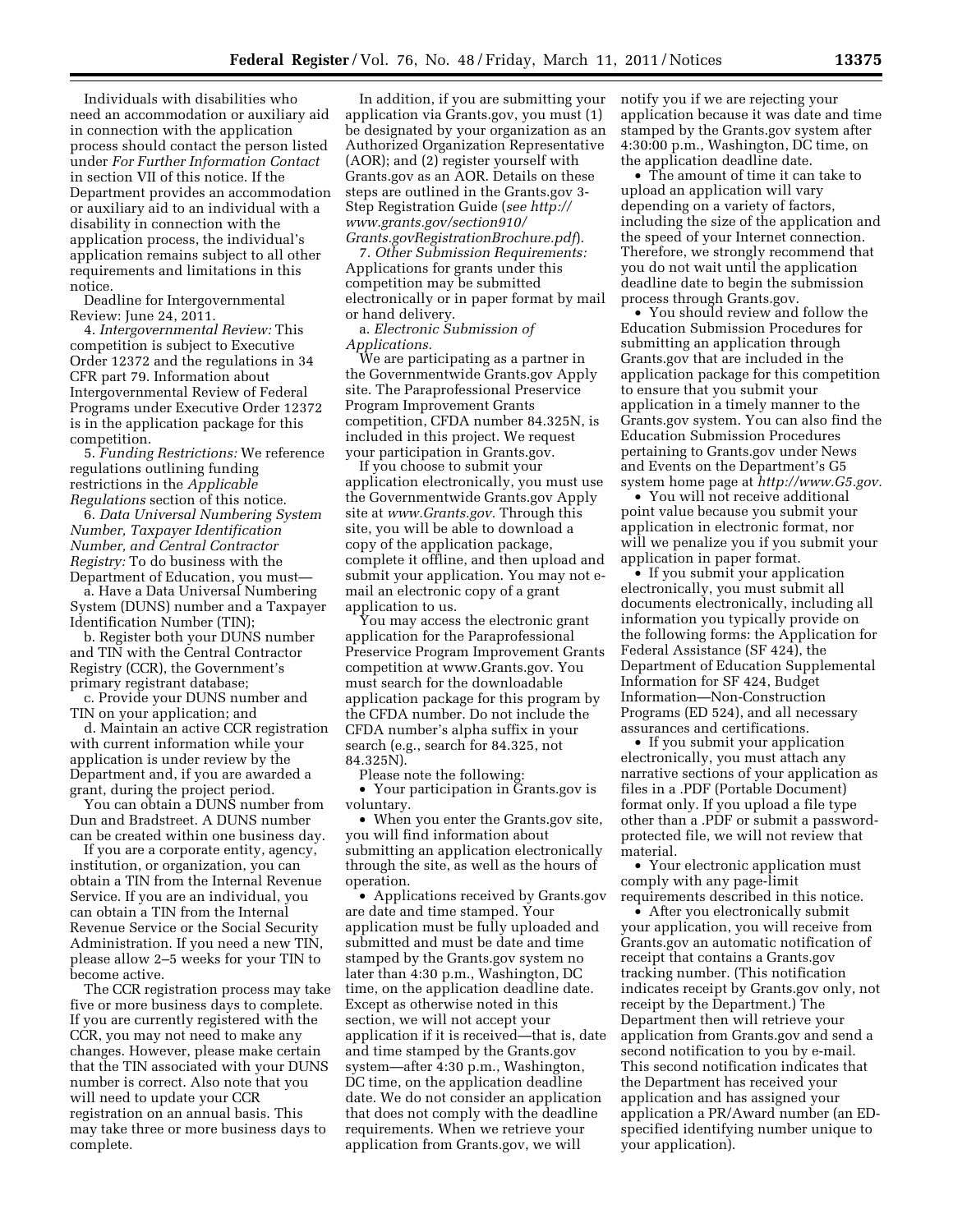• We may request that you provide us original signatures on forms at a later date.

*Application Deadline Date Extension in Case of Technical Issues with the Grants.gov System:* If you are experiencing problems submitting your application through Grants.gov, please contact the Grants.gov Support Desk, toll free, at 1–800–518–4726. You must obtain a Grants.gov Support Desk Case Number and must keep a record of it.

If you are prevented from electronically submitting your application on the application deadline date because of technical problems with the Grants.gov system, we will grant you an extension until 4:30:00 p.m., Washington, DC time, the following business day to enable you to transmit your application electronically or by hand delivery. You also may mail your application by following the mailing instructions described elsewhere in this notice.

If you submit an application after 4:30:00 p.m., Washington, DC time, on the application deadline date, please contact the person listed under *For Further Information Contact* in section VII of this notice and provide an explanation of the technical problem you experienced with Grants.gov, along with the Grants.gov Support Desk Case Number. We will accept your application if we can confirm that a technical problem occurred with the Grants.gov system and that that problem affected your ability to submit your application by 4:30:00 p.m., Washington, DC time, on the application deadline date. The Department will contact you after a determination is made on whether your application will be accepted.

**Note:** The extensions to which we refer in this section apply only to the unavailability of, or technical problems with, the Grants.gov system. We will not grant you an extension if you failed to fully register to submit your application to Grants.gov before the application deadline date and time or if the technical problem you experienced is unrelated to the Grants.gov system.

b. *Submission of Paper Applications by Mail.* 

If you submit your application in paper format by mail (through the U.S. Postal Service or a commercial carrier), you must mail the original and two copies of your application, on or before the application deadline date, to the Department at the following address: U.S. Department of Education, Application Control Center, Attention: (CFDA Number 84.325N) LBJ Basement Level 1, 400 Maryland Avenue, SW., Washington, DC 20202–4260.

You must show proof of mailing consisting of one of the following:

(1) A legibly dated U.S. Postal Service postmark.

(2) A legible mail receipt with the date of mailing stamped by the U.S. Postal Service.

(3) A dated shipping label, invoice, or receipt from a commercial carrier.

(4) Any other proof of mailing acceptable to the Secretary of the U.S. Department of Education.

If you mail your application through the U.S. Postal Service, we do not accept either of the following as proof of mailing:

(1) A private metered postmark. (2) A mail receipt that is not dated by the U.S. Postal Service.

If your application is postmarked after the application deadline date, we will not consider your application.

**Note:** The U.S. Postal Service does not uniformly provide a dated postmark. Before relying on this method, you should check with your local post office.

c. *Submission of Paper Applications by Hand Delivery.* 

If you submit your application in paper format by hand delivery, you (or a courier service) must deliver the original and two copies of your application by hand, on or before the application deadline date, to the Department at the following address: U.S. Department of Education, Application Control Center, Attention: (CFDA Number 84.325N) 550 12th Street, SW., Room 7041, Potomac Center Plaza, Washington, DC 20202–4260.

The Application Control Center accepts hand deliveries daily between 8:00 a.m. and 4:30:00 p.m., Washington, DC time, except Saturdays, Sundays, and Federal holidays.

**Note for Mail or Hand Delivery of Paper Applications:** If you mail or hand deliver your application to the Department—

(1) You must indicate on the envelope and—if not provided by the Department—in Item 11 of the SF 424 the CFDA number, including suffix letter, if any, of the competition under which you are submitting your application; and

(2) The Application Control Center will mail to you a notification of receipt of your grant application. If you do not receive this notification within 15 business days from the application deadline date, you should call the U.S. Department of Education Application Control Center at (202) 245– 6288.

#### **V. Application Review Information**

1. *Selection Criteria:* The selection criteria for this competition are from 34 CFR 75.210 and are listed in the application package.

2. *Review and Selection Process:* We remind potential applicants that in

reviewing applications in any discretionary grant competition, the Secretary may consider, under 34 CFR 75.217(d)(3), the past performance of the applicant in carrying out a previous award, such as the applicant's use of funds, and compliance with grant conditions. The Secretary may also consider whether the applicant failed to submit a timely performance report or submitted a report of unacceptable quality.

In addition, in making a competitive grant award, the Secretary also requires various assurances including those applicable to Federal civil rights laws that prohibit discrimination in programs or activities receiving Federal financial assistance from the Department of Education (34 CFR 100.4, 104.5, 106.4, 108.8, and 110.23).

# 3. *Additional Review and Selection Process Factors:*

In the past, the Department has had difficulty finding peer reviewers for certain competitions because so many individuals who are eligible to serve as peer reviewers have conflicts of interest. The Standing Panel requirements under IDEA also have placed additional constraints on the availability of reviewers. Therefore, the Department has determined that, for some discretionary grant competitions, applications may be separated into two or more groups and ranked and selected for funding within the specific groups. This procedure will make it easier for the Department to find peer reviewers by ensuring that greater numbers of individuals who are eligible to serve as reviewers for any particular group of applicants will not have conflicts of interest. It also will increase the quality, independence, and fairness of the review process while permitting panel members to review applications under discretionary grant competitions for which they also have submitted applications. However, if the Department decides to select an equal number of applications in each group for funding, this may result in different cut-off points for fundable applications in each group.

4. *Special Conditions:* Under 34 CFR 74.14 and 80.12, the Secretary may impose special conditions on a grant if the applicant or grantee is not financially stable; has a history of unsatisfactory performance; has a financial or other management system that does not meet the standards in 34 CFR parts 74 or 80, as applicable; has not fulfilled the conditions of a prior grant; or is otherwise not responsible.